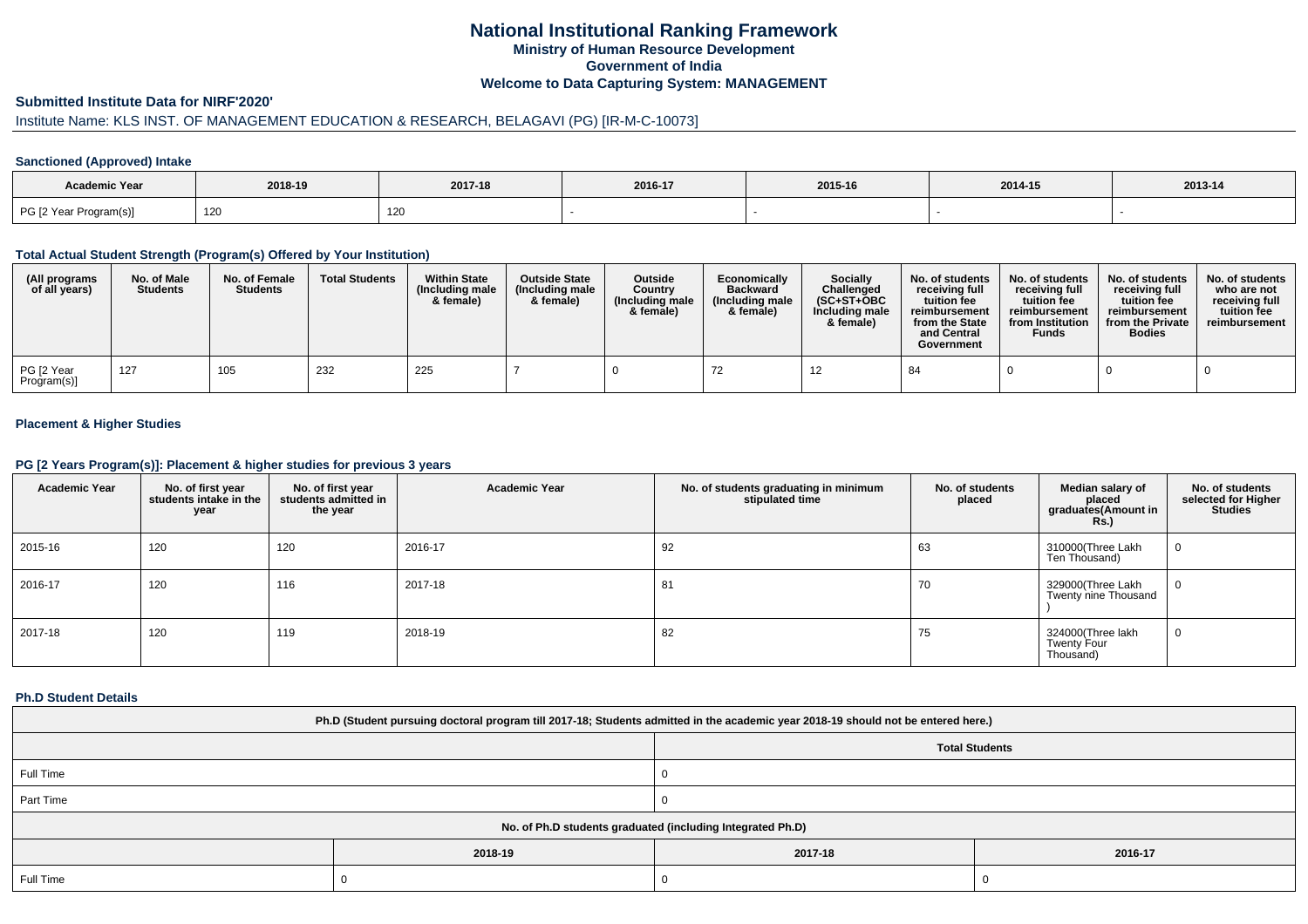| Part Time |  |  |
|-----------|--|--|
|           |  |  |

# **Financial Resources: Utilised Amount for the Capital expenditure for previous 3 years**

| <b>Academic Year</b>                                                                                                                                                           | 2018-19                                                                     | 2017-18                                                              | 2016-17                                                                  |  |  |
|--------------------------------------------------------------------------------------------------------------------------------------------------------------------------------|-----------------------------------------------------------------------------|----------------------------------------------------------------------|--------------------------------------------------------------------------|--|--|
|                                                                                                                                                                                | <b>Utilised Amount</b>                                                      | <b>Utilised Amount</b>                                               | <b>Utilised Amount</b>                                                   |  |  |
| Annual Capital Expenditure on Academic Activities and Resources (excluding expenditure on buildings)                                                                           |                                                                             |                                                                      |                                                                          |  |  |
| Library (Books, Journals and e-Resources only)                                                                                                                                 | 937124 (NINE LAKH THIRTY SEVEN THOUSAND ONE<br><b>HUNDRED TWENTY FOUR</b> ) | 832852 (EIGHT LAKH THIRTY TWO THOUSAND EIGHT<br>HUNDRED FIFTY TWO)   | 858148 (EIGHT LAKH FIFTY EIGHT THOUSAND ONE<br>HUNDRED FOURTY EIGHT)     |  |  |
| Expenditure on setting up/upgradation of laboratory                                                                                                                            | 2678000 (TWENTY SIX LAKH SEVENTY EIGHT THOUSAND                             | 932104 (NINE LAKH THIRTY TWO THOUSAND ONE<br>HINDERED FOUR )         | 815938 (EIGHT LAKH FIFTEEN THOUSAND NINE<br>HUNDRED THIRTY EIGHT)        |  |  |
| Other expenditure on creation of Capital Assets (For setting up<br>classrooms, seminar hall, conference hall, library excluding<br>expenditure on Land , Building, Roads etc.) | 2586305 (TWENTY FIVE LAKH EIGHTY SIX THOUSAND<br>THREE HUNDRED AND FIVE )   | 1047832 (TEN LAKH FOURTY SEVEN THOUSAND EIGHT<br>HUNDRED THIRTY TWO) | 10441908 (ONE CRORE FOUR LAKH FOURTY ONE<br>THOUSAND NINE HUNDRED EIGHT) |  |  |

### **Financial Resources: Utilised Amount for the Operational expenditure for previous 3 years**

| Academic Year                                                                                                                                                                                   | 2018-19                                                                                 | 2017-18                                                                    | 2016-17                                                                     |  |  |
|-------------------------------------------------------------------------------------------------------------------------------------------------------------------------------------------------|-----------------------------------------------------------------------------------------|----------------------------------------------------------------------------|-----------------------------------------------------------------------------|--|--|
|                                                                                                                                                                                                 | <b>Utilised Amount</b>                                                                  | <b>Utilised Amount</b>                                                     | <b>Utilised Amount</b>                                                      |  |  |
| <b>Annual Operational Expenditure</b>                                                                                                                                                           |                                                                                         |                                                                            |                                                                             |  |  |
| Salaries (Teaching and Non Teaching staff)                                                                                                                                                      | 1438639 (ONE CRORE FORTY THREE LAKH EIGHTY SIX<br>THOUSAND THREE HUNDRED NINETY ONE)    | 14738046 (ONE CRORE FOURTY SEVEN LAKH THIRTY<br>EIGHT THOUSAND FOURTY SIX) | 14107256 (ONE CRORE FORTY ONE LAKH SEVEN<br>THOUSAND TWO HUNDRED FIFTY SIX) |  |  |
| Maintenance of Academic Infrastructure or consumables and<br>other running expenditures (excluding maintenance of hostels<br>and allied services, rent of the building, depreciation cost, etc) | 12937336 (ONE CRORE TWENTY NINE LAKH THIRTY<br>SEVEN THOUSAND THREE HUNDRED THIRTY SIX) | 1903412 (NINETEEN LAKH THREE THOUSAND FOUR<br>HUNDRED TWELVE)              | 2235199 (TWENTY TWO LAKH THIRTY FIVE THOUSAND<br>ONE HUNDRED NINETY NINE)   |  |  |
| Seminars/Conferences/Workshops                                                                                                                                                                  | 240459 (TWO LAKH FORTY THOUSAND FOUR HUNDRED<br>FIFTY NINE )                            | 436680 (FOUR LAKH THIRTY SIX THOUSAND SIX<br>HUNDRED EIGHTY)               | 1014646 (TEN LAKH FOURTEEN THOUSAND SIX<br><b>HUNDRED FORTY</b>             |  |  |

#### **Sponsored Research Details**

| <b>Financial Year</b>                    | 2018-19 | 2017-18 | 2016-17 |
|------------------------------------------|---------|---------|---------|
| Total no. of Sponsored Projects          |         |         |         |
| Total no. of Funding Agencies            |         |         |         |
| Total Amount Received (Amount in Rupees) |         |         |         |
| Amount Received in Words                 | Zero    | Zero    | Zero    |

### **Consultancy Project Details**

| <b>Financial Year</b>                    | 2018-19 | 2017-18                        | 2016-17                             |
|------------------------------------------|---------|--------------------------------|-------------------------------------|
| Total no. of Consultancy Projects        |         |                                |                                     |
| Total no. of Client Organizations        |         |                                |                                     |
| Total Amount Received (Amount in Rupees) |         | 215000                         | 193000                              |
| Amount Received in Words                 | Zero    | Two Lakh Fifteen Thousand Only | One Lakh Ninety Three Thousand only |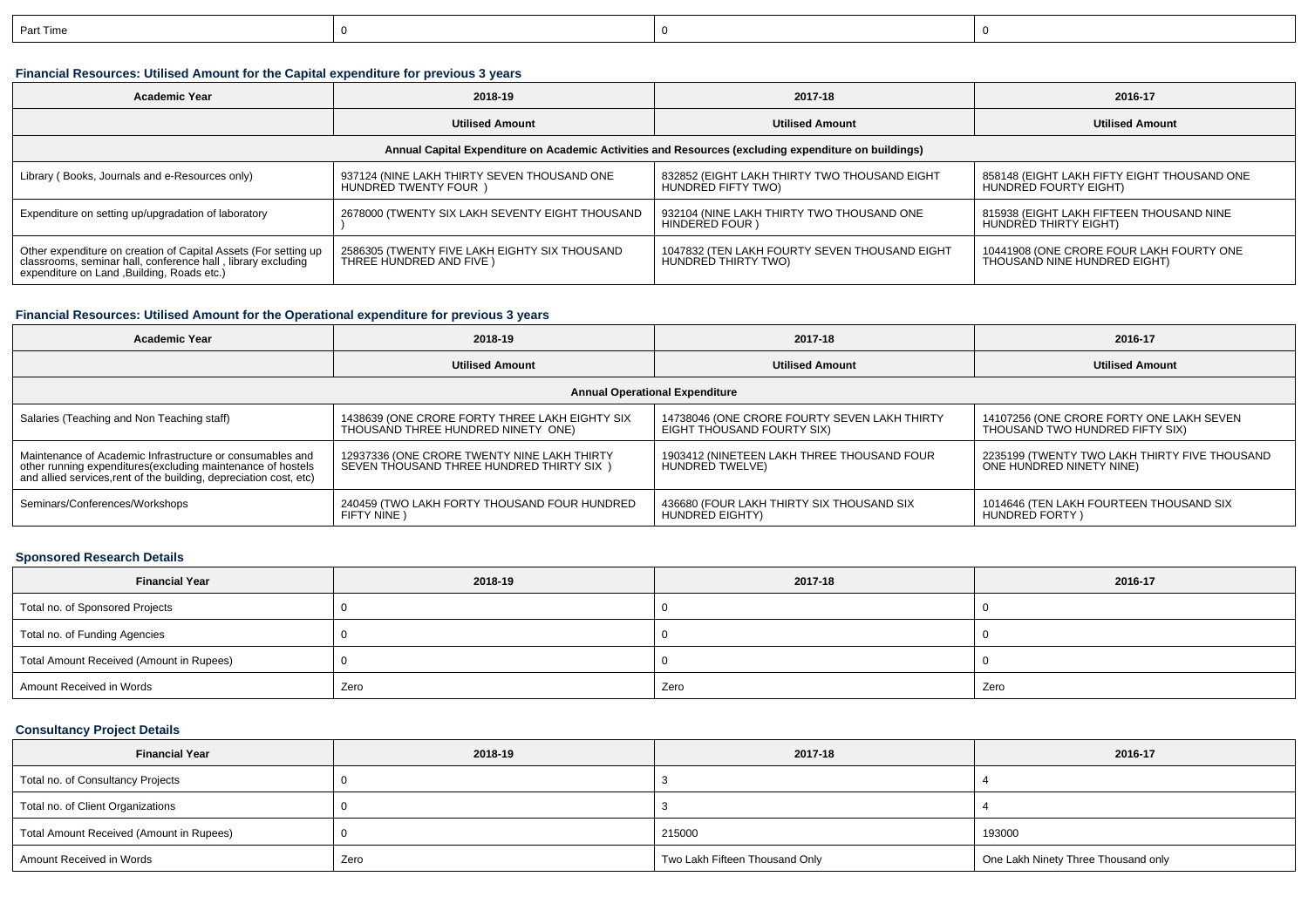### **Executive Development Program/Management Development Programs**

| <b>Financial Year</b>                                                            | 2018-19 | 2017-18 | 2016-17 |
|----------------------------------------------------------------------------------|---------|---------|---------|
| Total no. of Executive Development Programs/ Management<br>Development Programs  |         |         |         |
| Total no. of Participants                                                        |         |         |         |
| Total Annual Earnings (Amount in Rupees)(Excluding Lodging   & Boarding Charges) | - 0     |         |         |
| Total Annual Earnings in Words                                                   | Zero    | Zero    | Zero    |

# **PCS Facilities: Facilities of physically challenged students**

| 1. Do your institution buildings have Lifts/Ramps?                                                                                                        | Yes, more than 80% of the buildings |
|-----------------------------------------------------------------------------------------------------------------------------------------------------------|-------------------------------------|
| 2. Do your institution have provision for walking aids, includingwheelchairs and transportation from one building to another for<br>handicapped students? | Yes                                 |
| 3. Do your institution buildings have specially designed toilets for handicapped students?                                                                | Not available                       |

#### **Awards Details**

| 1. How many faculty member of your institution have received highly reputed national/international awards/recognition from central<br>government agencies in the previous academic year 2018-19 |  |
|-------------------------------------------------------------------------------------------------------------------------------------------------------------------------------------------------|--|
| 2. Alow many students of your institution have won international awards in the previous academic year 2018-19                                                                                   |  |

#### **Accreditation**

#### **NBA Accreditation**

| <b>NO</b><br>1. Does vour institute have a valid NBA Accreditation? |  |
|---------------------------------------------------------------------|--|
|---------------------------------------------------------------------|--|

#### **NAAC Accreditation**

| 1. Does your institute have a valid NAAC Accreditation? |            | <b>YES</b> |             |  |  |  |
|---------------------------------------------------------|------------|------------|-------------|--|--|--|
| Valid from                                              |            | Valid upto | <b>CGPA</b> |  |  |  |
| 11-07-2016                                              | 10-07-2021 |            | 3.24        |  |  |  |

# **Village Adoption**

| Have your institute adopted any village under Unnat Bharat Scheme? |  |
|--------------------------------------------------------------------|--|
|                                                                    |  |

# **Faculty Details**

| Srno | Name               | Age | <b>Designation</b> | Gender | Qualification | <b>Experience (In</b><br><b>Months)</b> | <b>Is Associated</b><br><b>Last Year</b> | Currently<br>working with<br>institution? | <b>Joining Date</b> | <b>Leaving Date</b> | <b>Association type</b> |
|------|--------------------|-----|--------------------|--------|---------------|-----------------------------------------|------------------------------------------|-------------------------------------------|---------------------|---------------------|-------------------------|
|      | Dr Kirti Shivkumar | 56  | Professor          | Female | Ph.D          | 372                                     | Yes                                      | Yes                                       | 12-08-2010          | $- -$               | Regular                 |
|      | Dr Arif Shaikh     | 43  | Professor          | Male   | Ph.D          | 252                                     | Yes                                      | Yes                                       | 13-05-2010          | $\sim$              | Regular                 |